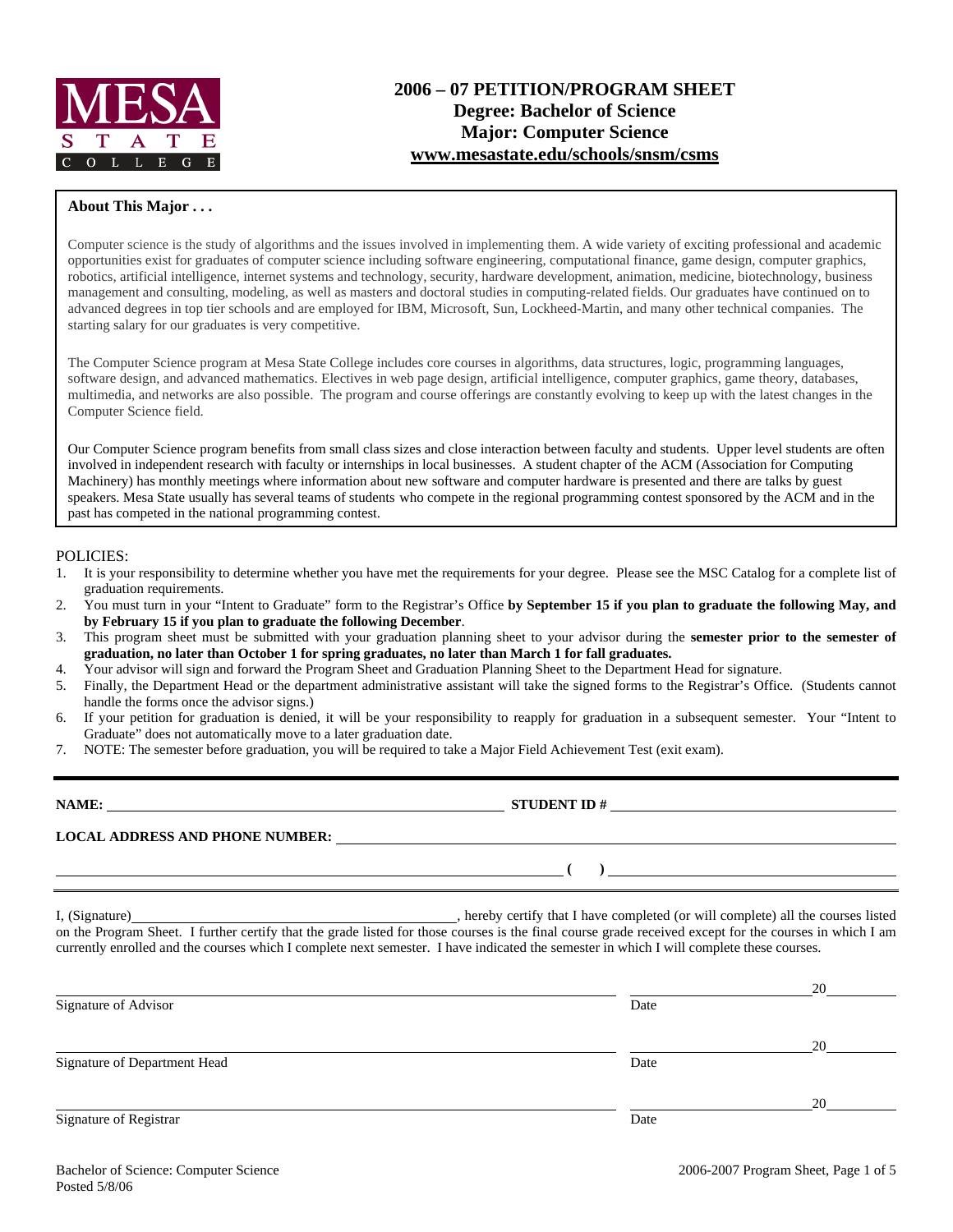- Must earn 120 semester hours and meet the academic residency requirements to earn a baccalaureate degree at Mesa State College.
- Must earn a minimum of 40 semester hours in upper division courses (i.e., 300-level and 400-level courses).
- A cumulative grade point average of 2.0 or higher must be maintained for all courses.
- A 2.5 GPA is required in the major courses. No more than one "D" may be used in completing major requirements.
- When filling out this program sheet a course can only be used once, i.e., no double counting is allowed between categories.
- Excess KINA/HPWE courses beyond the two required and pre-collegiate courses (usually numbered below 100) cannot be used for graduation.
- All degree requirements must be completed as described. Any exceptions or substitutions must be recommended in advance by the faculty advisor and approved by the Department Head.
- It is recommended that students work closely with a faculty advisor when selecting courses and scheduling classes prior to registration.
- Students are required to participate in exit examinations or other programs deemed necessary to comply with the college accountability requirement.

General Education Requirements (Minimum of 33 semester hours) See the M.S.C. catalog for the list of courses that meet the general education categories.

| Trns/Subs<br>Credit<br>Grade<br>Term<br>Year<br>Course<br>No.                   | Trns/Subs<br>Course<br>No.<br>Credit<br>Grade<br>Term<br>Year                                   |  |  |  |  |  |
|---------------------------------------------------------------------------------|-------------------------------------------------------------------------------------------------|--|--|--|--|--|
| English: ENGL 111 and 112 (6 semester hours, must receive a                     | Humanities or Social/Behavioral Science: (3 semester hours)                                     |  |  |  |  |  |
| "C" or higher, must be completed by the time the student has 60                 |                                                                                                 |  |  |  |  |  |
| semester hours)                                                                 |                                                                                                 |  |  |  |  |  |
| *ENGL                                                                           | <b>Fine Arts:</b> (3 semester hours)                                                            |  |  |  |  |  |
| *ENGL                                                                           |                                                                                                 |  |  |  |  |  |
| *ENGL 129, Honors English, may be substituted for ENGL 111 and ENGL             |                                                                                                 |  |  |  |  |  |
| 112. Must earn a grade of "C" or better. May need to take additional electives. |                                                                                                 |  |  |  |  |  |
| <b>Humanities:</b> (6 semester hours)                                           | <b>Natural Sciences:</b> (minimum 6 semester hours, at least one course)<br>must include a lab) |  |  |  |  |  |
| <b>Social and Behavioral Sciences:</b> (6 semester hours)                       | <b>Applied Studies:</b> (3 semester hours)                                                      |  |  |  |  |  |
| <b>Other Requirements</b> (13 semester hours)                                   |                                                                                                 |  |  |  |  |  |
| Kinesiology: (3 Semester Hours)                                                 | <b>Bachelor of Science Degree Distinction:</b>                                                  |  |  |  |  |  |
| Course<br>Trns/Subs<br>Credit<br>Grade<br>Term<br>No.<br>Year                   | (10 semester hours) Must earn a "C" or better in both courses.                                  |  |  |  |  |  |
| <b>KINE/HPWA</b><br>100<br>$\mathbf{1}$                                         | Term<br>Trns/Subs<br>No.<br>Credit<br>Grade<br>Year<br>Course                                   |  |  |  |  |  |
| <b>KINA/HPWE</b>                                                                | <b>MATH</b><br>5 <sup>5</sup><br>151                                                            |  |  |  |  |  |
| <b>KINA/HPWE</b>                                                                | 5 <sup>5</sup><br><b>MATH</b><br>152                                                            |  |  |  |  |  |
| See the M.S.C. catalog for the list of approved KINA/HPWE/Selected DANC         |                                                                                                 |  |  |  |  |  |

### **Computer Science Major Requirements** (50-51 Semester Hours)

A 2.5 GPA is required in the major courses. No more than one "D" may be used in completing major requirements.

| Course      | No.   | Credit                    | Grade | Term | Year | Trns/Subs | Course                                                                                                                          | No. | Credit                  | Grade | Term | Year | Trns/Subs |
|-------------|-------|---------------------------|-------|------|------|-----------|---------------------------------------------------------------------------------------------------------------------------------|-----|-------------------------|-------|------|------|-----------|
| <b>CSCI</b> | - 111 | $\frac{4}{ }$             |       |      |      |           | <b>CSCI</b>                                                                                                                     | 470 | $\overline{\mathbf{3}}$ |       |      |      |           |
| <b>CSCI</b> | 112   | $\sim$ 4                  |       |      |      |           | <b>CSCI</b>                                                                                                                     | 484 | $\overline{\mathbf{3}}$ |       |      |      |           |
| <b>CSCI</b> | 241   | $\frac{3}{2}$             |       |      |      |           | <b>CSCI</b>                                                                                                                     | 490 | $\overline{\mathbf{3}}$ |       |      |      |           |
| <b>CSCI</b> | 250   | $\frac{3}{2}$             |       |      |      |           | <b>MATH</b>                                                                                                                     | 369 | $\overline{3}$          |       |      |      |           |
| <b>CSCI</b> | 321   | $\overline{\mathbf{3}}$   |       |      |      |           | <b>STAT</b>                                                                                                                     | 200 | $\overline{\mathbf{3}}$ |       |      |      |           |
| <b>CSCI</b> | 330   | $\overline{\phantom{0}3}$ |       |      |      |           |                                                                                                                                 |     |                         |       |      |      |           |
|             |       |                           |       |      |      |           | Five courses from: CSCI 306, CSCI 333, CSCI 337, CSCI 375, CSCI 380, CSCI 445, CSCI 450, CSCI 460, CSCI 480, CSCI 486, MATH 361 |     |                         |       |      |      |           |
| Course      | No.   | Credit                    | Grade | Term | Year | Trns/Subs | Course                                                                                                                          | No. | Credit                  | Grade | Term | Year | Trns/Subs |
|             |       |                           |       |      |      |           |                                                                                                                                 |     |                         |       |      |      |           |
|             |       |                           |       |      |      |           |                                                                                                                                 |     |                         |       |      |      |           |
|             |       |                           |       |      |      |           |                                                                                                                                 |     |                         |       |      |      |           |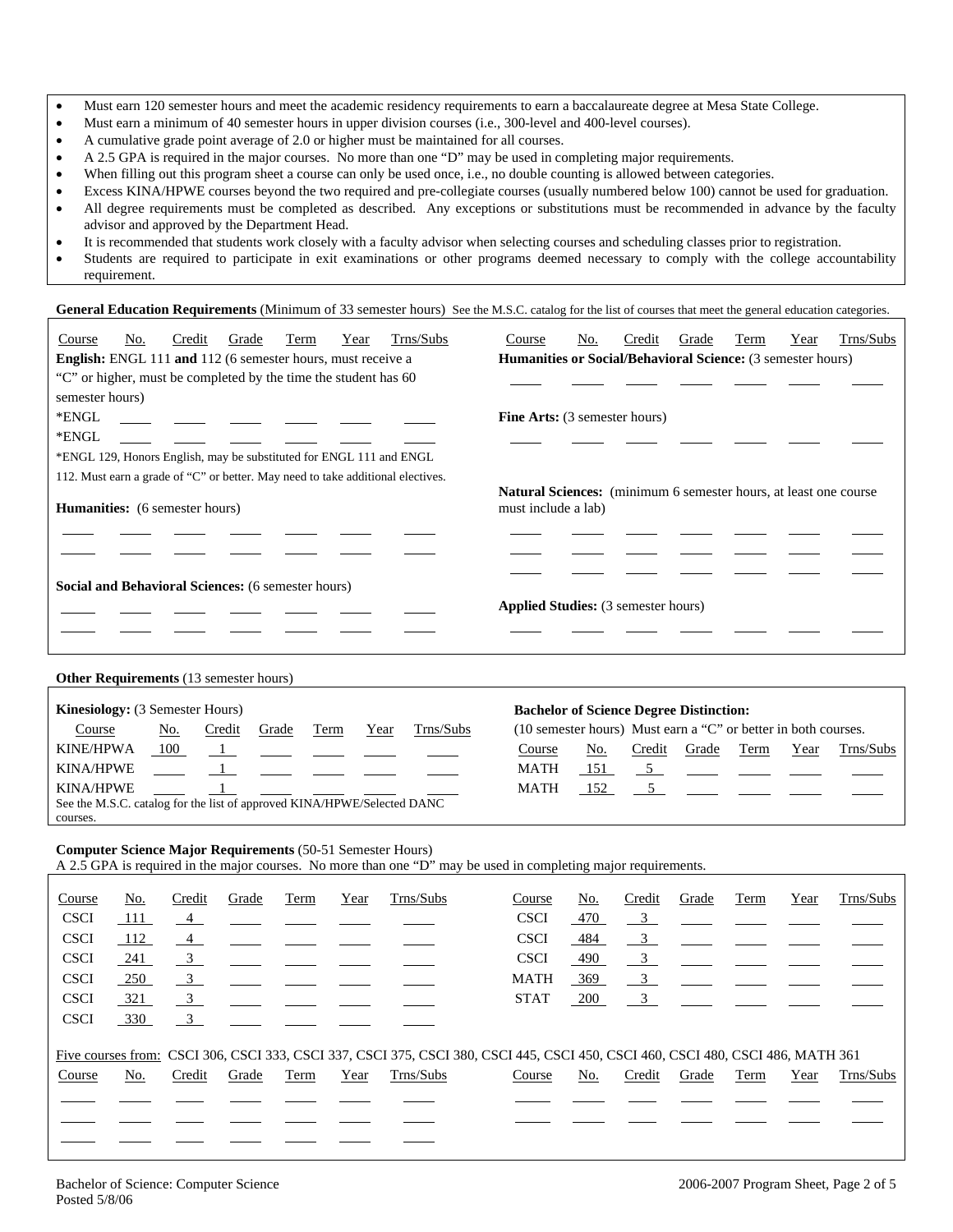|        |     |        |       |      |      |           | Electives (All college level courses appearing on your final transcript, not listed above that will bring your total semester hours to 120 hours. |     |        |       |      |      |           |
|--------|-----|--------|-------|------|------|-----------|---------------------------------------------------------------------------------------------------------------------------------------------------|-----|--------|-------|------|------|-----------|
|        |     |        |       |      |      |           | Excludes KINA/HPWE activity courses.) (23-24 semester hours; 7 hours of upper division may be needed.)                                            |     |        |       |      |      |           |
|        |     |        |       |      |      |           |                                                                                                                                                   |     |        |       |      |      |           |
| Course | No. | Credit | Grade | Term | Year | Trns/Subs | Course                                                                                                                                            | No. | Credit | Grade | Term | Year | Trns/Subs |
|        |     |        |       |      |      |           |                                                                                                                                                   |     |        |       |      |      |           |
|        |     |        |       |      |      |           |                                                                                                                                                   |     |        |       |      |      |           |
|        |     |        |       |      |      |           |                                                                                                                                                   |     |        |       |      |      |           |
|        |     |        |       |      |      |           |                                                                                                                                                   |     |        |       |      |      |           |
|        |     |        |       |      |      |           |                                                                                                                                                   |     |        |       |      |      |           |
|        |     |        |       |      |      |           |                                                                                                                                                   |     |        |       |      |      |           |
|        |     |        |       |      |      |           |                                                                                                                                                   |     |        |       |      |      |           |
|        |     |        |       |      |      |           |                                                                                                                                                   |     |        |       |      |      |           |
|        |     |        |       |      |      |           |                                                                                                                                                   |     |        |       |      |      |           |
|        |     |        |       |      |      |           |                                                                                                                                                   |     |        |       |      |      |           |
|        |     |        |       |      |      |           |                                                                                                                                                   |     |        |       |      |      |           |
|        |     |        |       |      |      |           |                                                                                                                                                   |     |        |       |      |      |           |

**GENERAL EDUCATION REQUIREMENTS** (Minimum of 33 Semester Hours) See current Mesa State College catalog for list of courses that fulfill the requirements below. If one (or more) of the selections below is required in your major, you must use it to fulfill the major requirement and **make a different selection to meet the general education requirement. The courses may not be used to fulfill both requirements.**

**English – 6** Semester Hours (Must be **completed** before student has 60 semester hours. Must receive grade of "C" or above.) ENGL 111 **and** ENGL 112 **or** ENGL 129 *(by permission)*

**Humanities – 6** semester hours

**Social and Behavioral Sciences – 6** semester hours

**Humanities or Social/Behavioral Sciences – 3** semester hours

**Fine Arts – 3** semester hours

**Natural Sciences – 6** semester hours (At least one course must include a lab.)

**Applied Studies – 3** semester hours

#### **OTHER REQUIREMENTS** (13 Semester Hours)

**Kinesiology – 3** Semester Hours Each student must take KINE/HPWA 100 together with two KINA/HPWE/Selected DANC courses. See current catalog for listing.

**Degree Distinction – 10** Semester Hours MATH 151 Calculus  $I - 5$  semester hours MATH 152 Calculus II – 5 semester hours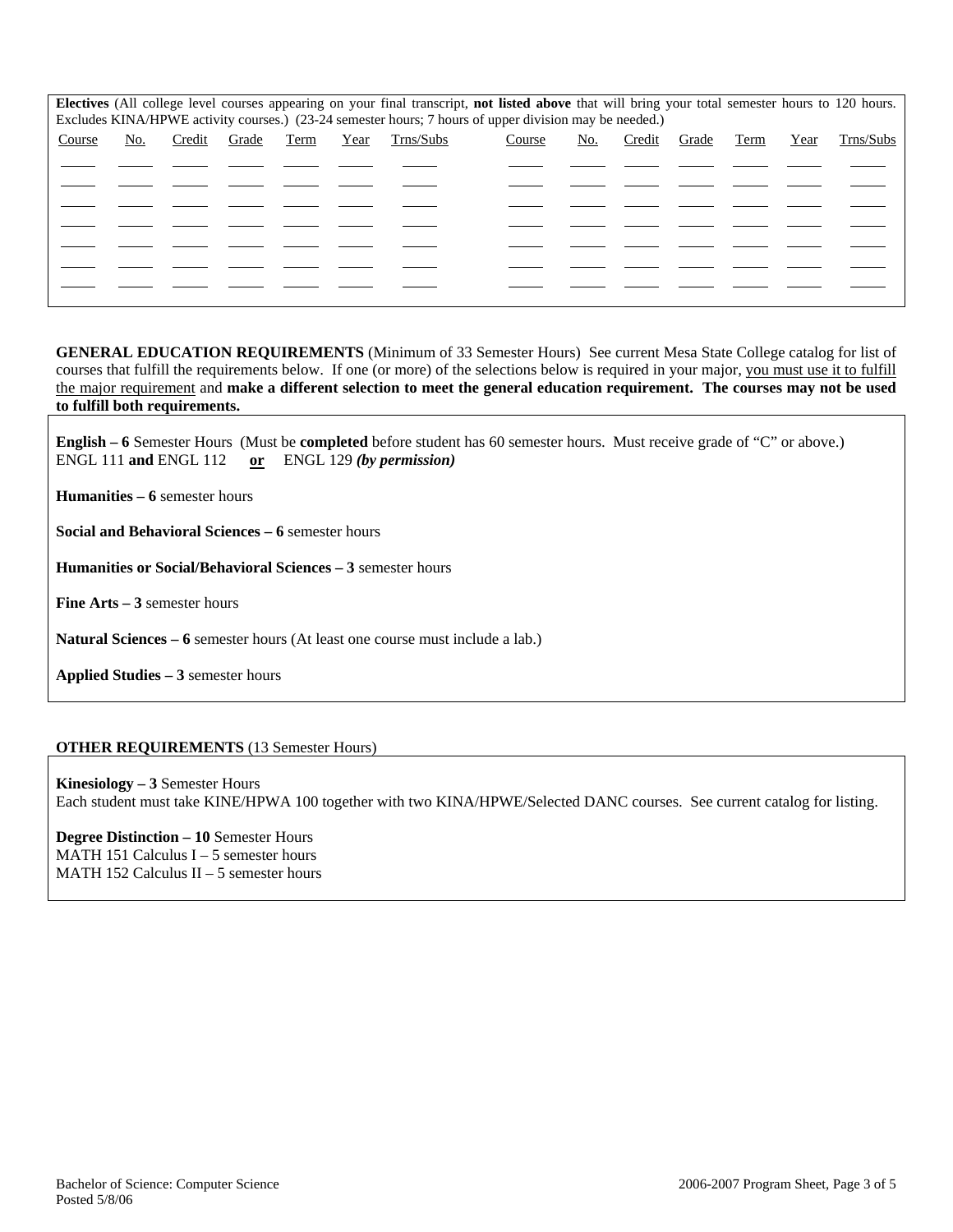**Computer Science** (50-51 Semester Hours) A 2.5 GPA is required in the major courses. No more than one "D" may be used in completing major requirements.

## **Required Courses:**

CSCI 111 Computer Science I (4) CSCI 112 Computer Science II (4) CSCI 241 Computer Architecture (3) CSCI 250 Data Structures (3) CSCI 321 Assembly Language Programming (3) CSCI 330 Programming Languages (3) CSCI 470 Operating Systems Design (3) CSCI 484 Computer Networks (3) CSCI 490 Software Engineering (3) MATH 369 Discrete Structures I (3) STAT 200 Probability and Statistics (3) Five Courses from the following: CSCI 306 Web Page Design III (3) CSCI 333 UNIX Systems Programming (3) CSCI 337 User Interface Design (3) CSCI 375 Object Oriented Programming (3) CSCI 380 Operations Research (3) CSCI 445 Computer Graphics (3) CSCI 450 Compiler Structure (3) CSCI 460 Database Design (3) CSCI 480 Theory of Algorithms (3) CSCI 486 Artificial Intelligence (3) MATH 361 Numerical Analysis (4)

**General Electives: 23-24 Semester Hours;** 6-7 hours must be upper division.

Students are required to participate in exit examinations or other programs deemed necessary to comply with the college accountability requirement. All degree requirements must be completed as described above. Any exceptions or substitutions must be recommended in advance by the faculty advisor and approved by the Department Head.